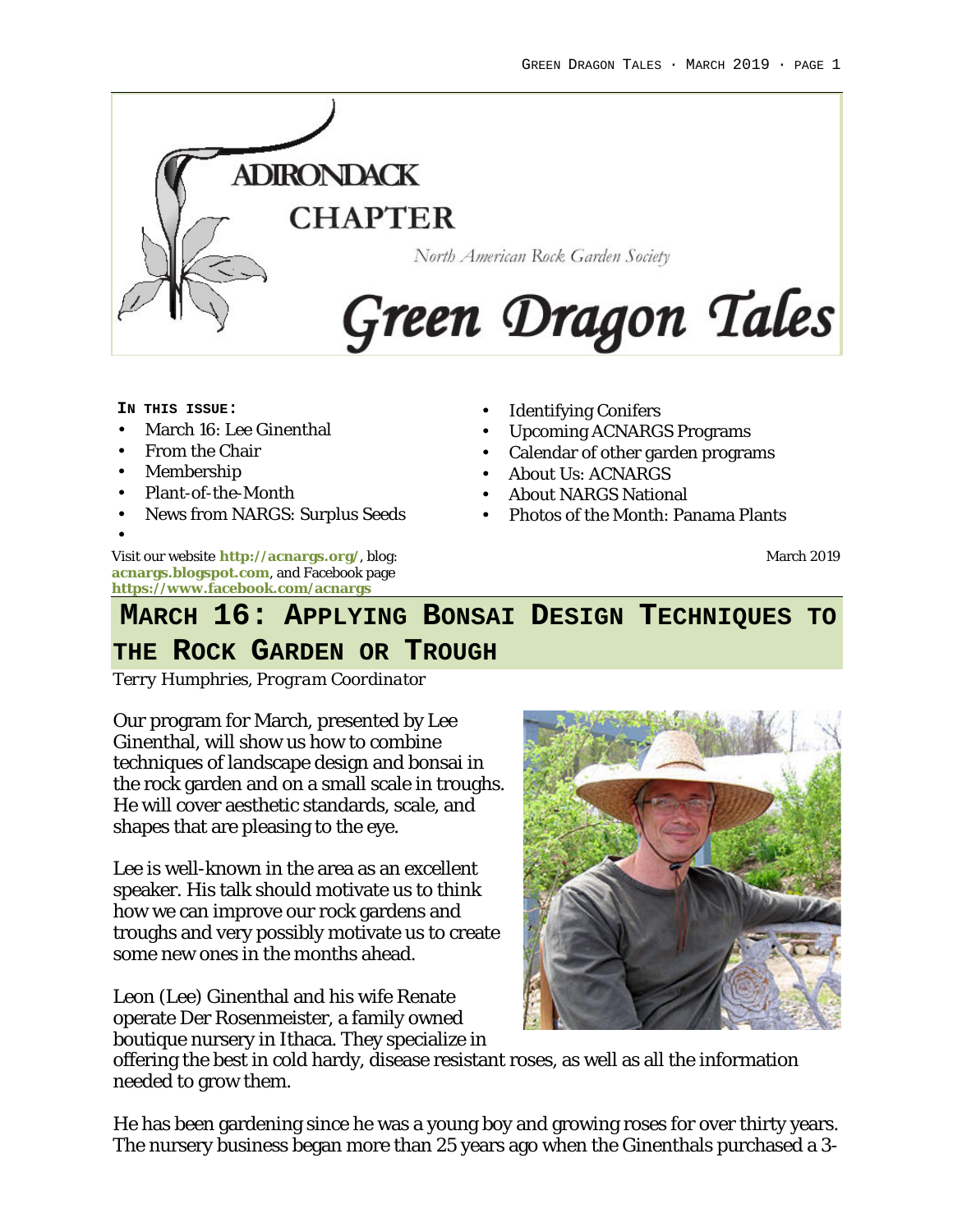acre hayfield on a southeast slope in the Inlet Valley. The soil was good and the views spectacular. After building their home, they turned to the landscape, building arbors, brick and stone terraces, paths and bridges. Over the years they have grown over 400 species of roses.

Lee is a Consulting Rosarian for the American Rose Society and a member of the NY State Nursery and Landscape Association.

Two years ago, he retired from more than 40 years in special education and staff training with the Ithaca City School District. Now able to devote more time to other interests and passions, he has been pursuing many long-time interests, and rededicating his time to others like his bonsai collection.

**Our meeting will be held** in the Whetzel Room, Room 404, at 236 Tower Road, Cornell University. Map at the end of this newsletter. Refreshments are welcomed.

**Heads Up Next month: April 13. Note it will be held the 2nd Saturday of the month.** Our speaker will be Virginia Hildebrant, coming from the Toronto area, and speaking about plants of Iceland where she recently traveled.

### **FROM THE CHAIR**

*John Gilrein, ACNARGS Chair. Photos by Carol Eichler*

Maybe by the time you read this issue of the Green Dragon, it will feel like spring outside. Winter has its challenges, but one of the reasons I like winter is the break from the warm season tasks of lawn mowing, weeding, etcetera. Of course summer tasks are replaced with others like shoveling snow, hauling firewood, and one does have to bundle up at least at little for simple tasks like fetching the newspaper. And effectively three months into winter like today (February 19), I really am looking forward to spring. Small confession: I actually did do some weeding during a thaw when the temperature outside was unseasonably warm. Somehow it didn't seem so bad, as I didn't feel like I had to do ALL the weeding.

Since it's hard to do any outdoor gardening now, it's a great time to order some plants for spring. We're working on ordering a Plant of the Month (POM) for both March and April. From my time as the POM Coordinator, I remember it was challenging to find vendors who would agree to ship plants in time for the March meeting, and then follow through in time. Milder climate places like Santa Fe or Seattle don't have much trouble with plant readiness, but the unpredictable weather makes some vendors uneasy about shipping. Please be patient with the process, and if we're not successful with getting the POM out in March, we'll double up in April.



*Gentiana acaulis* 'Trotters Variety'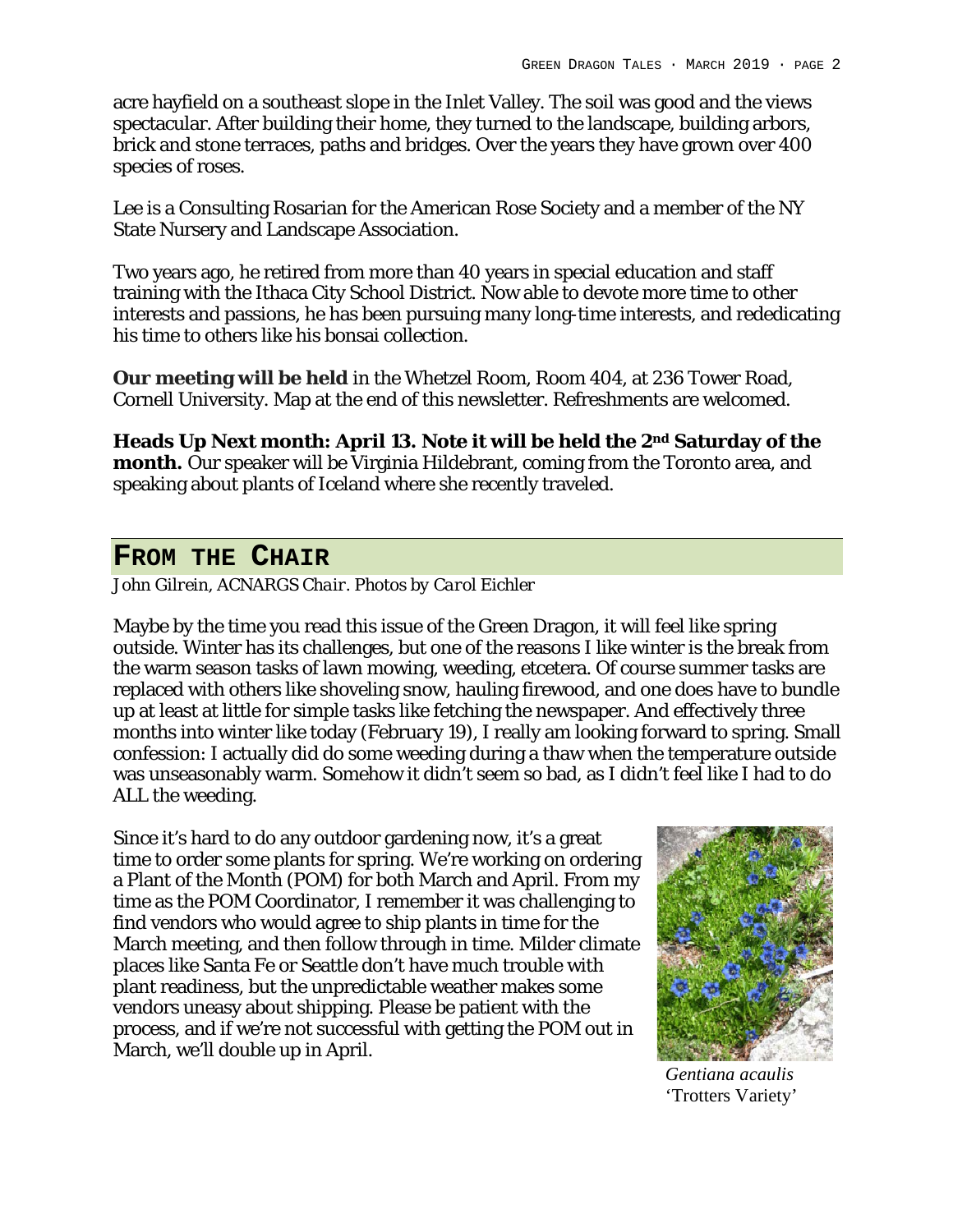

For some great hands-on plant shopping and a chance to tour their gardens, there is the Stonecrop spring plant sale (photos taken in late April there), Saturday April 27 at Stonecrop Gardens in Cold Spring, NY (approximately 200 miles from Ithaca, 1 hour north of NYC). There are a dozen or so vendors, including some really outstanding ones like Wrightman Alpines, Garden Vision (epimediums), Jay's (dwarf conifers), and Broken Arrow (woody plants). And the woodland gardens, which I think are some of the best gardens at Stonecrop, are normally in their full glory during the sale.

We always hope our members are reading the "Green Dragon" to keep up with our activities and learn something new. It will be even more important this year, as we plan to change two meeting dates from our usual pattern: the April meeting is moving a week

earlier to **Saturday April 13** (the 2nd Saturday in April instead of the third) to accommodate our speaker; the October meeting is moving to the first Sunday in October, **Sunday October 6**. For our October meeting we expect to have Cliff Booker, from the United Kingdon, as a NARGS sponsored speaking tour delivering two talks at our meeting. We've started working on plans for a 2019 garden day tour, though it's too early to announce the tour area. You can also look forward to a trough-making workshop as well. Stay tuned!

"Fine Gardening" magazine allows one to subscribe to the GPOD (garden photo of the day), which is an email with multiple photos of one person's garden from anywhere in the US, Canada, Australia, or almost anywhere. The link below includes excellent seed starting tips from this magazine, if you're interested in starting perennials or other hardy plants from seed.

**https://www.finegardening.com/article/10-seed-starting-tips**

Hope to see you in March, and if I have dirt under my nails, I'll be smiling!

John Gilrein, Chair

### **MEMBERSHIP: HAPPY NEW YEAR 2019**

*Mary Stauble, Membership Coordinator*

Please welcome new member Olivia Bono! She is a Cornell student and comes to us via longtime member Roz Bliss.

If you have not renewed for 2019, you should do it now so you'll be eligible to purchase the plant-of-the-month at our meetings. You can renew at the March meeting or by mail. The renewal form is at **http://www.acnargs.org/join.pdf**. Your membership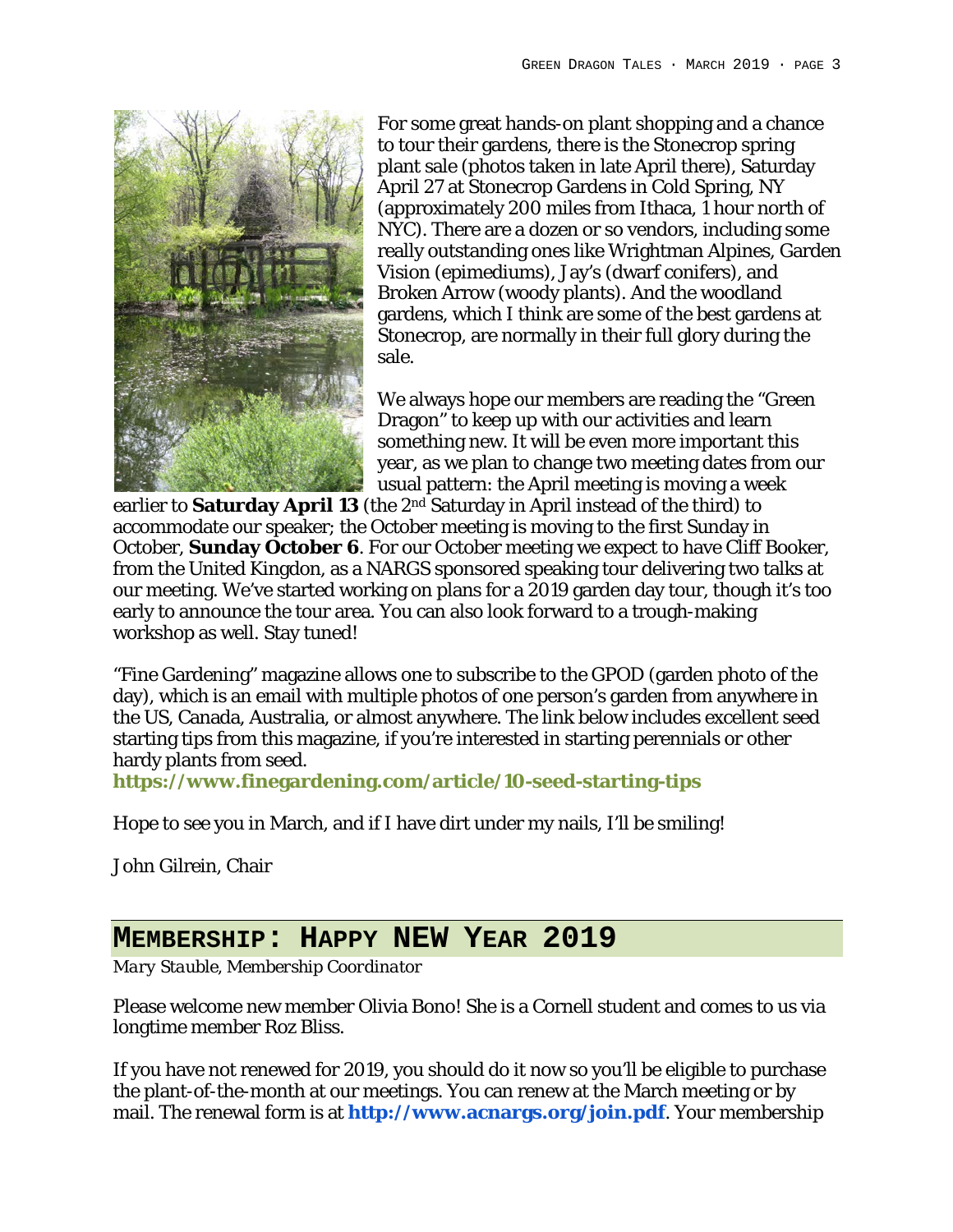status is reported to you in the email with the newsletter link. Contact Mary Stauble at **mes2@cornell.edu** if you have any questions.

*To our Chapter members: A membership directory is published electronically every year in September and accompanies the September newsletter as an attachment. For those who receive a paper copy of the Green Dragon, you will be mailed a printed directory. To respect our members' privacy we do not post the directory online.*

### **PLANT-OF-THE-MONTH: EDELWEISS COMES TO THE RESCUE!**

*Marlene Kobre, POM Coordinator. Photos courtesy of Edelweiss Perennials*

I am happy to report that we will, after all, have a POM sale at our March meeting, albeit not the selections from High Country Gardens (HCG) that I had announced at our February gathering. HCG did not want to ship the order in March because of the risk posed by persistent winter weather, but Edelweiss Nursery in Oregon came to our rescue.

As you may recall, our April POMs last year came from Edelweiss, and most of us were impressed by their size and quality, especially the epimediums, as well as the careful packaging to ensure they would arrive in top condition. Urs Baltensperger, the owner, is a pleasure to do business with, and the generous discount he offers our chapter gets passed directly on to our members. If you don't already know about Edelweiss, do check out their website (**www.edelweissperennials.com**).

I hope everyone will be able to find a favorite among the following three choices.

*Epimedium grandiflorum* **'Yubae' (the original Japanese cultivar name; aka 'Rose Queen')**



Most of the grandiflora are native to Japan, and John Gilrein has explained that the Japanese cultivars prefer a somewhat acidic soil, whereas those of Chinese ancestry want alkaline conditions. This will have a bearing on the cultivation requirements described below.

**Zone:** 5

**Flowers: '**Yubae' does justice to her genus name, producing large, dark rose-pink flowers with creamy white spurs reaching 12-18" high. The flowers reveal the complex four-part structure typical for epimediums that reminds some people of "fairy wings" or a "bishop's hat." Fortunately, the flowers appear before the leaves, making it easier to enjoy their delicacy.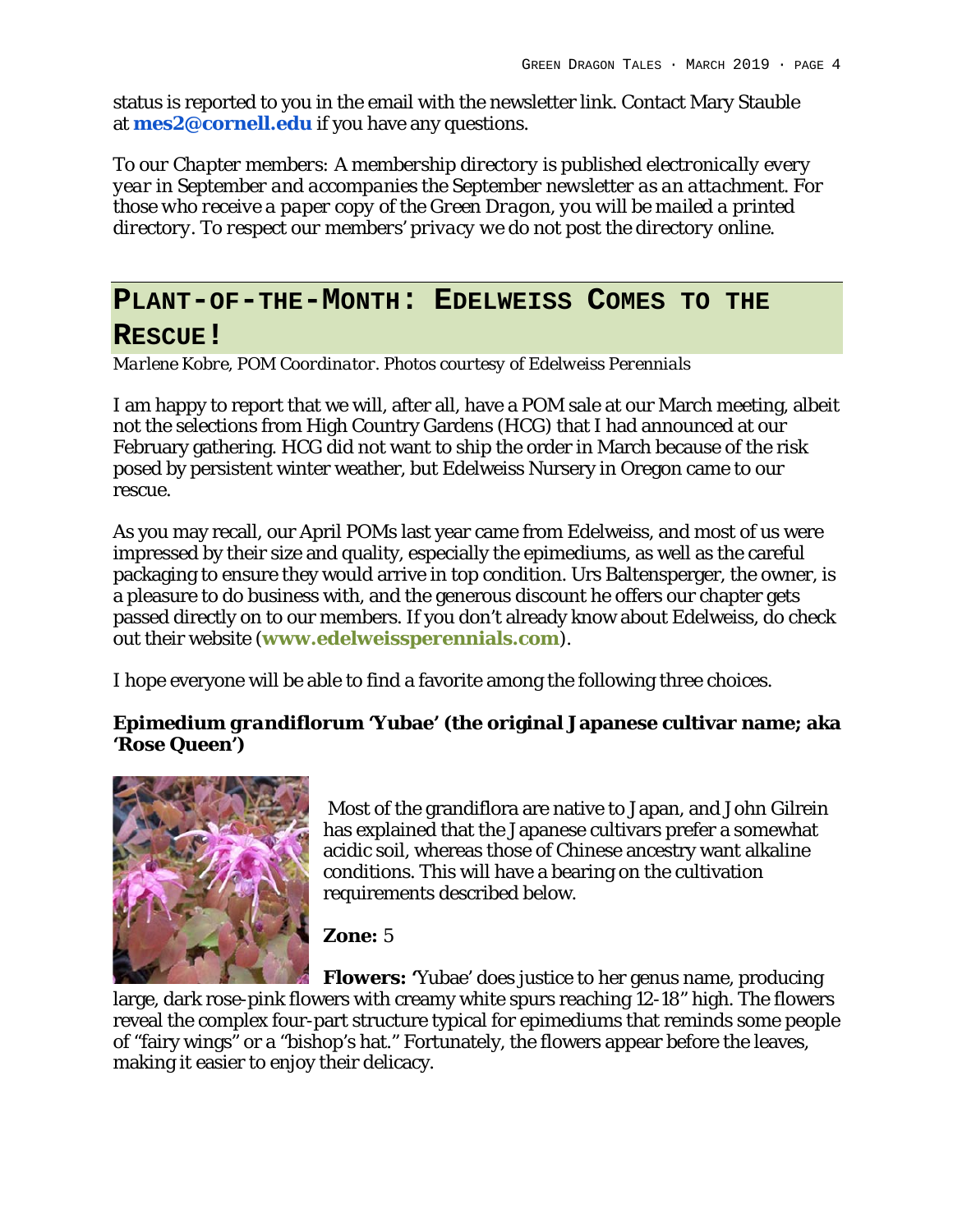#### **Bloom Time:** April and May

**Leaves:** Large, heart-shaped, with red edges and even a red flush in spring and turning orange-red in fall. Forms a clump 18"-24" high and up to 2' wide when mature. Some cultivars are said to be evergreen, but it is better to cut back the foliage in early spring so as not to detract from the emerging flowers.

**Light:** Half shade, but will tolerate both more sun and full shade. Leaves might burn in full afternoon sun.

**Soil and Moisture:** Their reputed tolerance of dry shade is indeed a virtue, but epimediums actually appreciate a loose, humus-rich, consistently moist soil with good drainage. Edelweiss emphasizes regular watering, especially until the plants become established. If your soil is alkaline, amend it with a product like Holly-tone to create the slightly acidic soil that 'Yubae' prefers.

**Other Benefits:** Deer and rabbit resistant.

*Geranium magniflorum* **'La Veta Lace'**

**'**La Veta' is a selection from Panayoti Kelaidis, so it's no surprise that it's a real gem, perfect for the rock garden or even the corner of a trough.



**Zone: 5**

**Flowers and Leaves:** Purple, saucer-shaped flowers on stems reaching 6-10". Foliage is finely dissected, and might be evergreen in areas with milder winters, but probably not here. If you can give it a sheltered position you might be lucky enough to enjoy the winter foliage that is tinged purple. And if so, do invite us all over to share the gift.

**Bloom Time:** May, June, July

**Light:** Bright sun to half shade.

**Soil and Moisture:** Drought-tolerant once established, it wants lean, well-drained soil. Dislikes high humidity and wet soil.

**Other Benefits:** Deer and rabbit resistant.



*Gypsophila repens* **'Rosa Schoenheit'**

The Latin name *Gypsophila repens* means "creeping chalk lover," referring to the chalky slopes on which it grows in Central and Southern Europe. 'Rosa Schoenheit,' another little gem, is a new Edelweiss selection chosen by Urs for its dark red stems.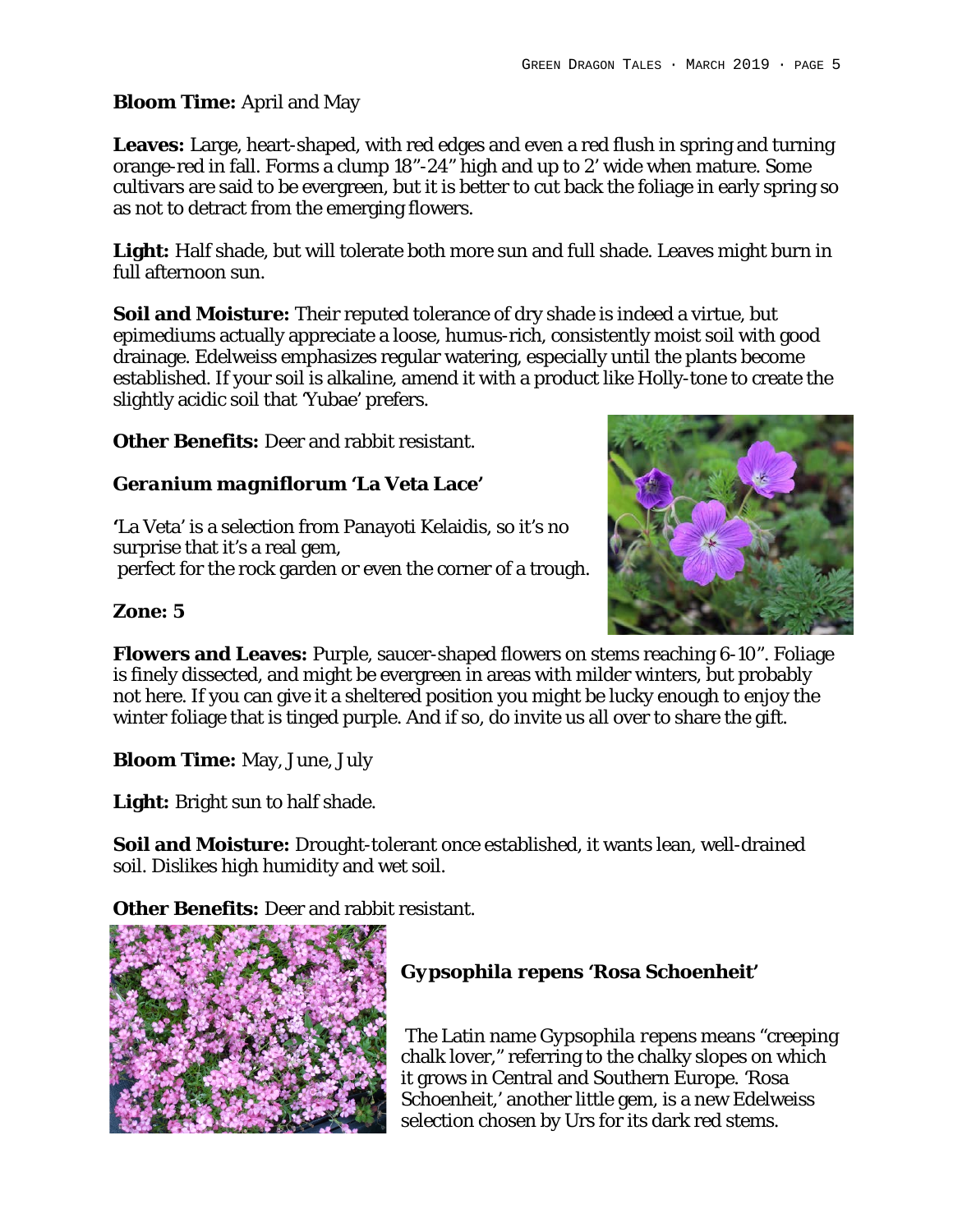**Zone: 4**, but will appreciate a sheltered position, if possible.

**Flowers and Foliage:** Edelweiss says this selection has the darkest pink flowers yet found on a repens cultivar, and it remains compact at a height of 4". Prune it after flowering to encourage repeat blooming. The foliage is blue-green, may be semievergreen, and it certainly creeps.

**Bloom Time:** Main flush in June and July, but intermittent blooms into Sept.

**Light:** Bright sun, with an eastern, western, or southern exposure. Will tolerate some shade.

**Soil and Moisture:** Likes a deep, neutral-alkaline, lean, and well-drained soil. Drought tolerant; dislikes high humidity and winter wet.

**Other Benefits:** Deer resistant (but apparently not to rabbits). Easily propagated by division in early spring.

Whichever plant you choose, do let me know how it performs for you. I also welcome suggestions about new sources or plants that you'd like me to consider.

Now, if only winter would release us from its clutches. . . .

### **NEWS FROM NARGS: ROUND 2 SEED ORDERS**

*Carol Eichler, editor*

NARGS' 2nd Round Seed Exchange aka the Surplus Seed Round began on March 1st and concludes with orders in-hand March 20.

The "Surplus Seed List 2018-2019" page is up on the website but keep in mind surplus seeds sell out quickly. It is recommended to select MANY more seed numbers than the number of packets you wish to receive.

To order online, log in to the NARGS website to get to the "Order Seed" page. The procedure for Surplus Seed online ordering is similar to the Main round online ordering, except that you can request to receive up 100 packets (at \$10 per 20 packets). Please read the "Surplus Online Ordering Information - READ FIRST" page **https://www.nargs.org/surplus-ordering-information-read-first** for important information on placing your order before you begin.

Also note, our Chapter has put in a request for any leftover NARGS seed. So after phase II of the seed exchange is completed, we'll get a share of the remaining spoils. We can expect these seeds to arrive by our April meeting. Sometimes we get a lot, sometimes only a few packages.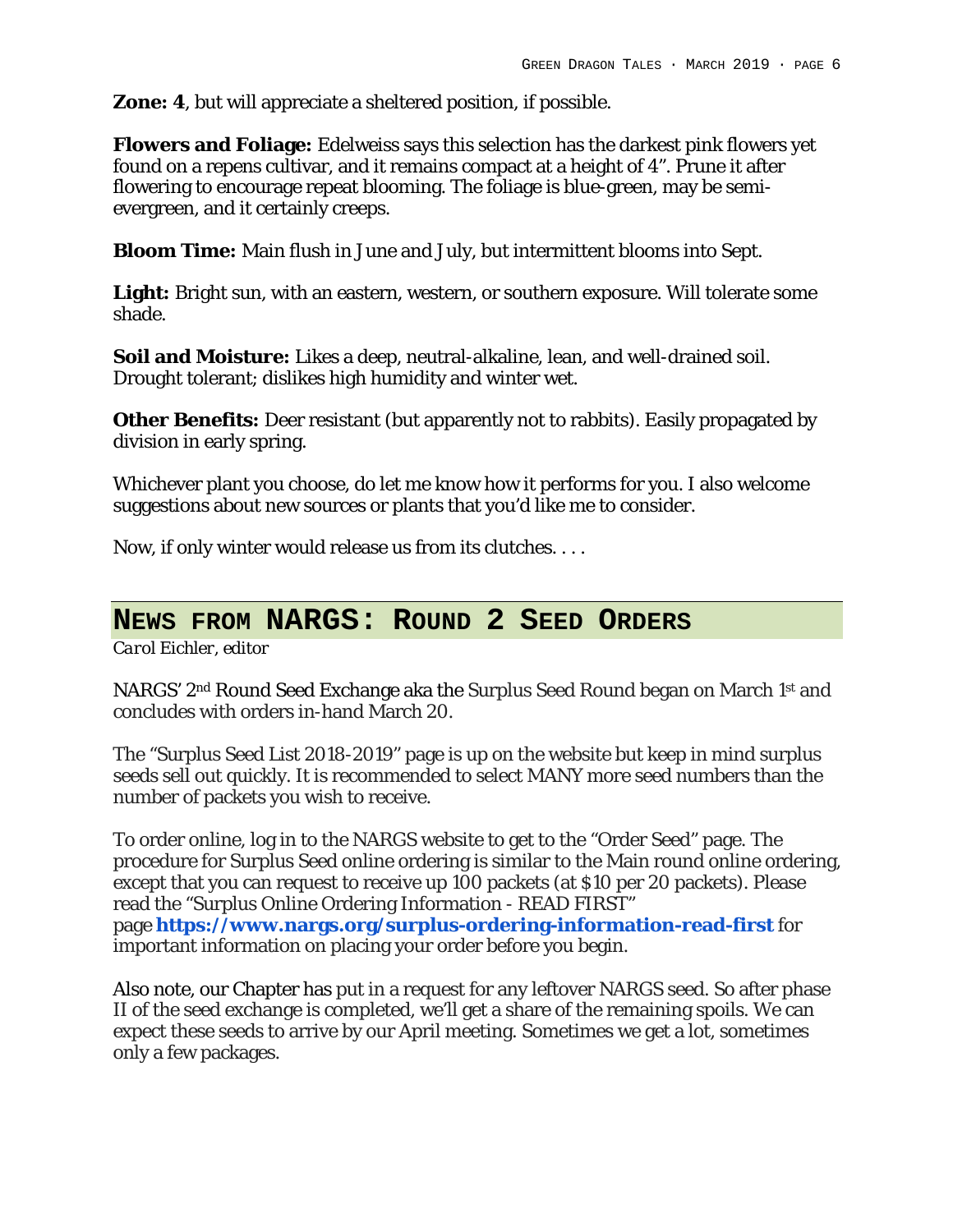### **AREN'T THEY ALL JUST PINES? ID CLARIFIED**

*Pat Curran*

I know that the identification of needle-bearing trees is something that most folks have trouble with. I know I do. To refresh our skills, here's a link to a helpful article about our native conifers by Peter Smallidge

**https://smallfarms.cornell.edu/2019/02/11/arent-they-all-just-pines-howto-id-conifer-trees/** As gardeners, we will encounter many non-native trees too and hope to be able to ID them. So I will make some additional comments.



Dawn Redwood in fall color

First, in addition to our native, there are two common species of nonnative larch that we can grow: Japanese and European, and frankly I haven't gotten around to telling them apart myself without looking in Michael Dirr's book on trees and shrubs.

There are also two more deciduous conifers that we will see quite frequently: dawn redwood*, Metasequoia glyptostroboides*, and bald cypress, *Taxodium distichum*. They can look quite similar since both are large trees with soft, deciduous needles. Here's a good mnemonic for remembering which is which. Dawn redwood needles are opposite, and comes from China, which is opposite on the globe. Bald cypress, on the other hand has alternate needles and is from the U.S. Another question is how do you tell these two trees apart from larch? The needles of American larch, *Larix laricina*, grow in clusters while both

dawn redwood and bald cypress needles are attached singly to the twig.

In addition, there is a third genus of deciduous conifers which can be grown around here, but is so rare that I have never seen it: *Pseudolarix amabilis*, the golden larch.

Among evergreen conifers, gardeners will also run into the umbrella pine, *Sciadopitys vertillicata*. There are two nice large specimens on Comstock Knoll at the Cornell Botanic Garden. Their shiny needles are very distinct.

And then there is the genus Chamaecyparis, false cypress, of which we can grow many species. There is one native nearby, *C. thyoides*, known as the Atlantic white cedar hardy to zone 4, and native to the eastern U.S. swamps.



Umbrella Pine, courtesy of Wikipedia

It is easy to confuse the leaf characteristics of Chamaecyparis with Thuja, arborvitae, but the cones are different. Some Chamaecyparis have white markings resembling the letter v on the underside of the leaf sprays.

And let's not forget two more conifers: *Microbiota decussata*, the low-growing Siberian cypress, with foliage reminiscent of arborvitae but more shade tolerant and Douglas fir, *Pseudotsuga menziesii*, a tree which has distinctive pointed terminal buds, nice soft needles, and very distinctive cones.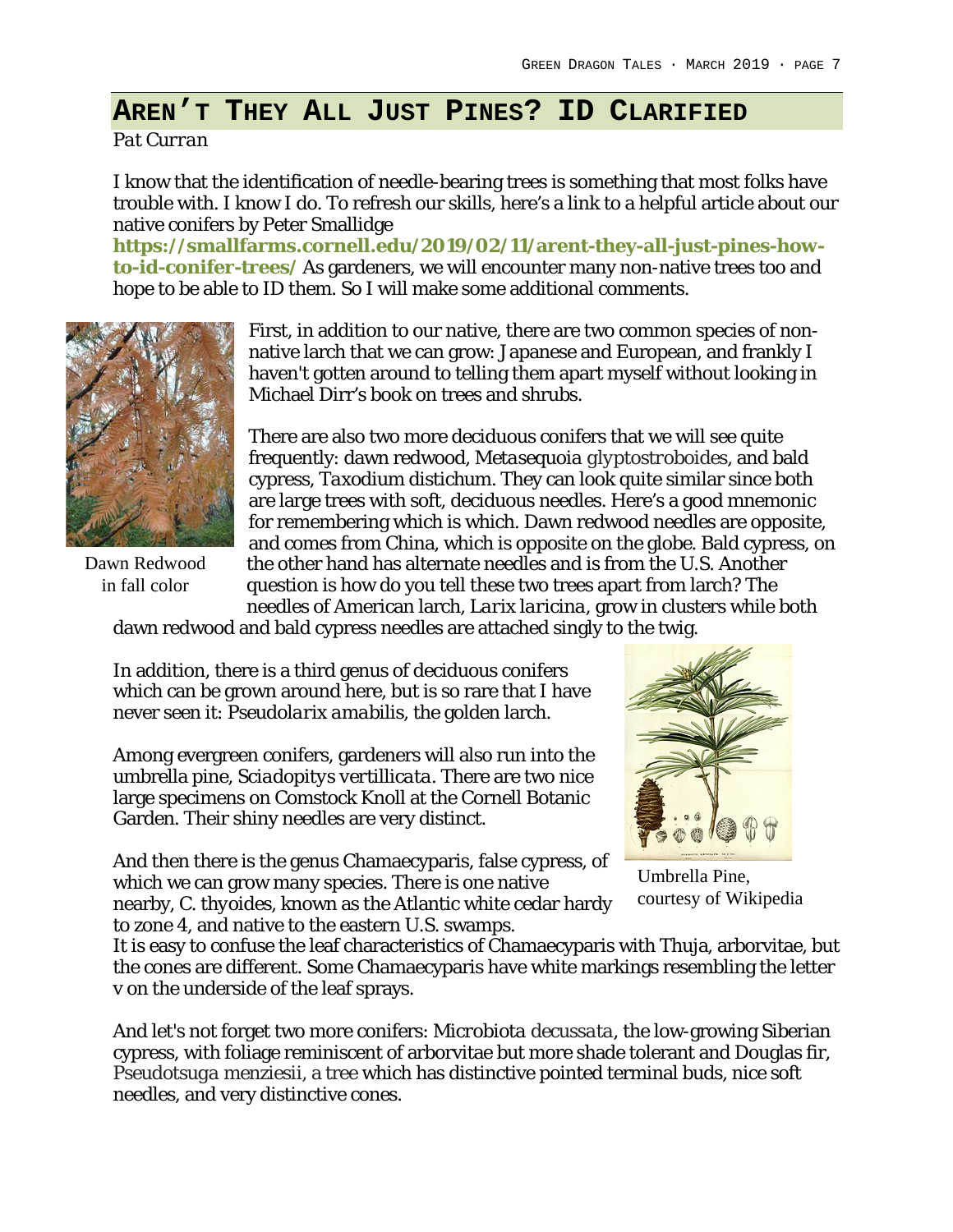

**Image courtesy of** https://s-media-cache-ak0.pinimg.com

Finally, there are several species that are questionably hardy for us. You will possibly see them if you tour botanic gardens a little warmer than we are. For example, a couple of "true" cedars*, Cedrus libani* or Cedar of Lebanon, grow in the Cornell Botanic Garden – no doubt in a micro-climate, though Dirr says the tree is hardy in zones 5 to 7. *Cupressus sempervirums* or Tuscan Cedar, with its tall columnar silhouette so common throughout Italy, is supposedly zone 7 (perhaps for our "some day" list). *Cunninghammia landeolata*, common Chinafir, has really stiff and often bluish needles. I have observed this tree in Rochester, zone 6, although Dirr says (6) 7.

Last but not least, there is *Cryptomeria japonica*, which used to be found in the ILR quadrangle at Cornell, again a very protected environment, before they remodeled the buildings. Dirr says it is zone (5) 6. In particularly harsh winters, it would die back to the height of the adjacent building.

Have fun identifying these plants. Strolling the Newman Arboretum in Ithaca could make for a great winter walk and gardener's challenge. (Plus their plant tags can confirm your identifications)

*See "From the Chair" in the Jan-Feb, 2019 issue of the Green Dragon for suggestions on what to look for in conifers for your rock garden or trough.*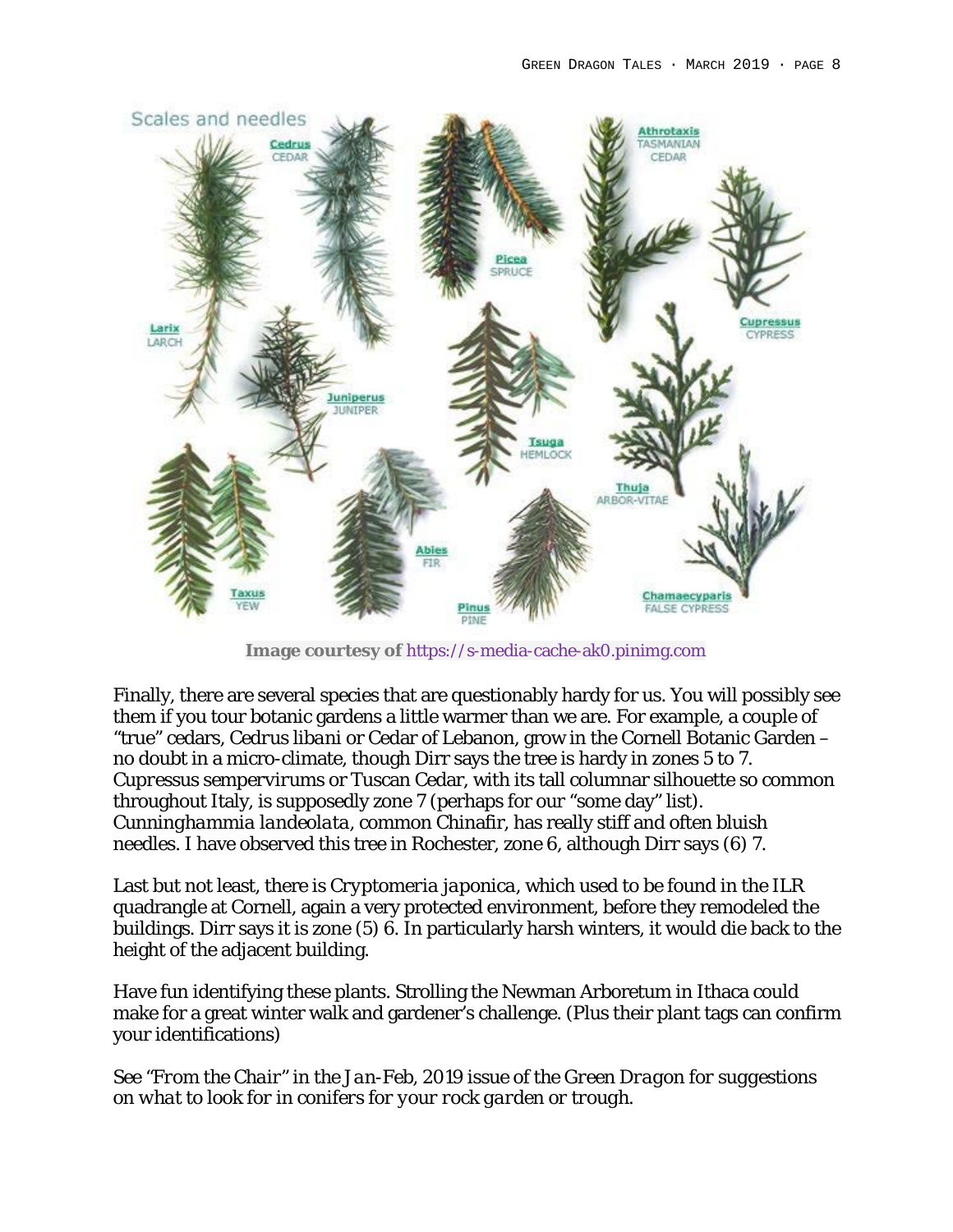# **UPCOMING 2018 ACNARGS PROGRAMS**

*Mark your calendars! Unless otherwise specified, all local events start with a brown bag lunch at noon with the program following at 1 pm, and take place at the renovated Whetzel Room, 404 Plant Science Building, 236 Tower Road, Cornell University, Ithaca, NY.*

March 1-20: NARGS Surplus Seed Round in progress. Visit NARGS.org.

March 16: Lee Ginenthal, Applying Bonsai Design Techniques to the Rock Garden or Trough

April 13: Note 2<sup>nd</sup> Saturday. Virginia Hildebrandt, Flora of Iceland. Annual seedling exchange.

April 27: Annual plant sale at, Stonecrop, Cold Spring, NY. Guest vendors.

May 3-5, 2019: "Rooted in Diversity," NARGS Study Weekend, based at Sheraton Great Valley Hotel, Frazer, PA, a Philadelphia suburb. Hosted by Delaware Valley Chapter NARGS with details in the Fall Quarterly (not yet published) and in this newsletter.

May 18: Cooperative Extension Garden Fair and Plant Sale at Ithaca High School. ACNARGS plant sale – our biggest fundraiser of the year.

August 17: Annual Dish-to-Pass Picnic and Member Only Plant Sale. Upper Buttermilk Falls Picnic Shelter

September to be announced.

Oct. 6: Note 1<sup>st</sup> Sunday. Two presentations by Cliff Booker, from United Kingdom. Part of NARGS Speaker Tour.

October 28 – November 8: NARGS Tour to Greece. This tour is now full and a wait list has been created.

June 18-20, 2020: Foresight 2020: Exploration and Inspiration, NARGS Annual General Meeting, hosted by ACNARGS in Ithaca, NY

May 8-11, 2021: International Rock Gardening Conference, Perth Scotland. Start saving your pennies.

As we learn more details of these meetings they will be included in future newsletters, our blog, **acnargs.blogspot.com**, and our Facebook page, **http://www.facebook.com/acnargs**.

### **HAVE SOME: WANT SOME:**

*Here's our new monthly feature – a classified section – to facilitate your gardening wants and needs. Do you have too many large pots? Do you want some small pots? Do you have too*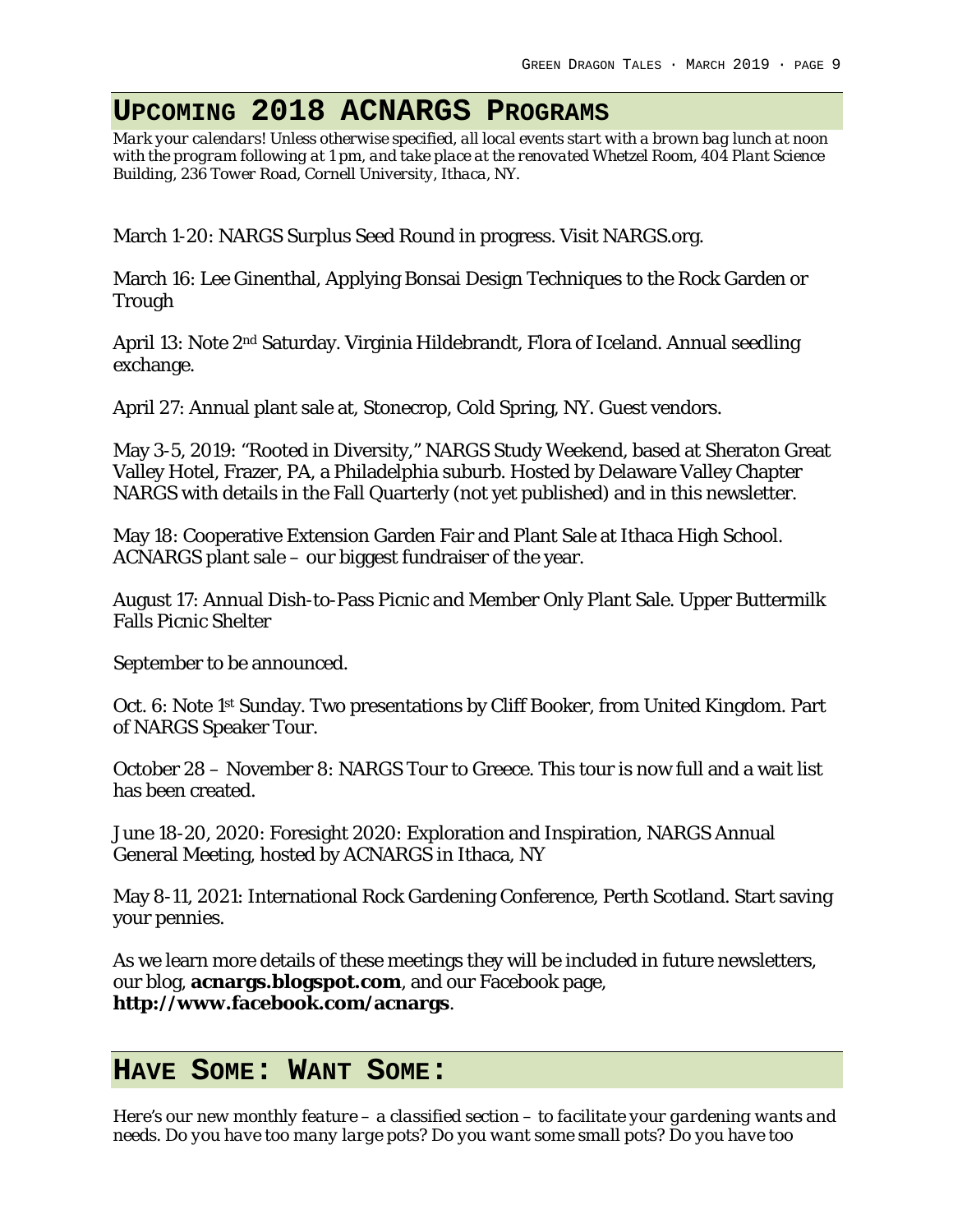*many divisions (that will otherwise go into the compost)? Are you seeking a certain plant? The idea is to use this newsletter to express your "haves" that you are willing to give away and "wants" for any items you are seeking. To post a listing contact Carol Eichler at carolithaca@gmail.com.* 

**HAVE:** Winter

**WANT:** Spring

*Panax trifolius* and *Asclepius quinquefolia*. Contact Bill Plummer, **remmulp@stny.rr.com**

### **CALENDAR OF SELECT GARDEN EVENTS**

*To have a garden event in your area listed send all pertinent information to Carol Eichler at carolithaca@gmail.com*

March 14-17: "A Taste of Spring," Rochester Flower Show, at the Arena in Henrietta, NY **https://rochesterflowershow.com/**

March 21-24: "Plantasia in Paradise," flower show, Hamburg NY. **https://plantasiany.com/**

April 27: "Millennial Gardens: Savor, Sizzle and Shrub," Gathering of Gardeners symposium, RIT Inn & Conference Center, Rochester NY; sponsored by Monroe County Master Gardeners. **Gathering of the Gardeners Info**.

May 10-19: Lilac Festival, Highland Park, Rochester NY. **https://www.rochesterevents.com/lilac-festival/**

May-June: usually the last 2 weekends of May and the first weekend of June, Linwood Gardens Tree Peony Festival, Pavilion NY. **https://www.linwoodgardens.org/festival2019**

Cooperative Extension Horticulture Programs, located at 615 Willow Av., Ithaca. 607- 272-2292. Unless otherwise stated, classes require pre-registration and have a selfdetermining sliding fee scale. More info at **www.ccetompkins.org**

Finger Lakes Native Plant Society Meetings from 7-8:30pm at the Ithaca Unitarian Church annex (corner of Buffalo & Aurora, enter side door on Buffalo St. & up the stairs). More info at **www.FLNPS.org**. Also look for FLNPS Walks meeting at different times and locations.

Cornell Botanic Gardens (formerly Cornell Plantations) calendar of events visit: **CBG Calendar**. Fall Lecture Series (the last one on November 7) **CBG Fall Lecture Series**.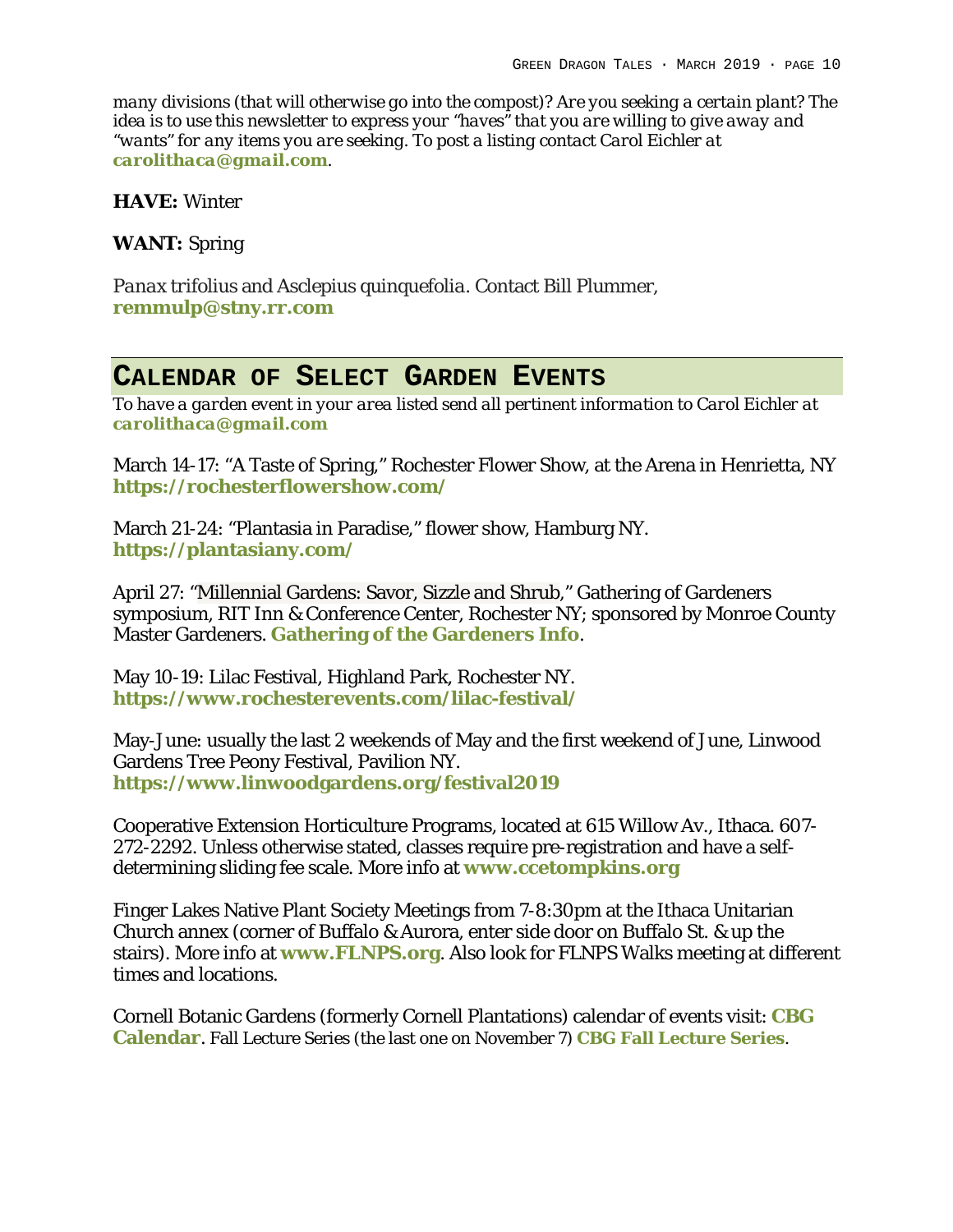## **ABOUT US - ACNARGS**

We are an all-volunteer organization and one of thirty-eight NARGS affiliated chapters active in North America. Our annual Chapter activities include 5 program-speaker meetings, the *Green Dragon* newsletter, web and Facebook pages, garden visits, overnight garden trips, hands-on workshops, 2 plant sales a year, and frequent plant giveaways. Our meetings are informal, friendly gatherings that provide a wealth of information and offer a source for unusual plants, plus the opportunity to be inspired by other gardeners. The public is always welcome.

Chapter membership starts at \$15 a year based on the calendar year. Membership includes these benefits: newsletter sent to you electronically (or option by mail for an extra fee), opportunity to travel on our planned overnight garden trips, annual membership directory, and plant sale discounts and member only sales, including Plant-of-the-Month sales. Download a membership form here: **http://www.acnargs.org/join.pdf**).

### **ABOUT NARGS NATIONAL**

NARGS National is our parent organization: We encourage you to join (online at **www.nargs.org**) for only \$40 a year. Benefits include a seed exchange, a quarterly Publication focused on rock gardening, and an on-line web site featuring an archive of past publications, a chat forum and a horticultureal encyclopedia. NARGS National also conducts winter study weekends and holds its Annual Meeting in interesting places where attendees have the opportunity to visit gardens and take field trips, often to alpine areas, as well as hear talks by outstanding plants people from around the world. More recently, NARGS is offering botanical tours each year, both within the US and abroad.

### **2018 BOARD MEMBERS AND CONTACTS**

*If you want to volunteer, we'd love to hear from you!*

Chair: John Gilrein, **basecamp@alum.syracuse.edu** Program: Terry Humphries, **terryehumphries@gmail.com** Program Committee Members: **Could this be you?** Secretary: Currently rotating amongst "Responsible People" Treasurer: BZ Marranca, **mmm10@cornell.edu** Plant Sales Chair: David Mitchell, **dwm23@cornell.edu. Changes coming soon!** Plant Sales Committee Members: Michael Loos, BZ Marranca, Carol Eichler Plant of the Month: Marlene Kobre, **mkobre@ithaca.edu** Membership: Seeking someone to do this. **Could this be you?** New Member Hospitality: Graham Egerton Newsletter Editor: Carol Eichler **carolithaca@gmail.com Changes coming soon!** Calendar: Pat Curran, **pc21@cornell.edu** Webmaster, Program Tech: Craig Cramer, **cdcramer@gmail.com**